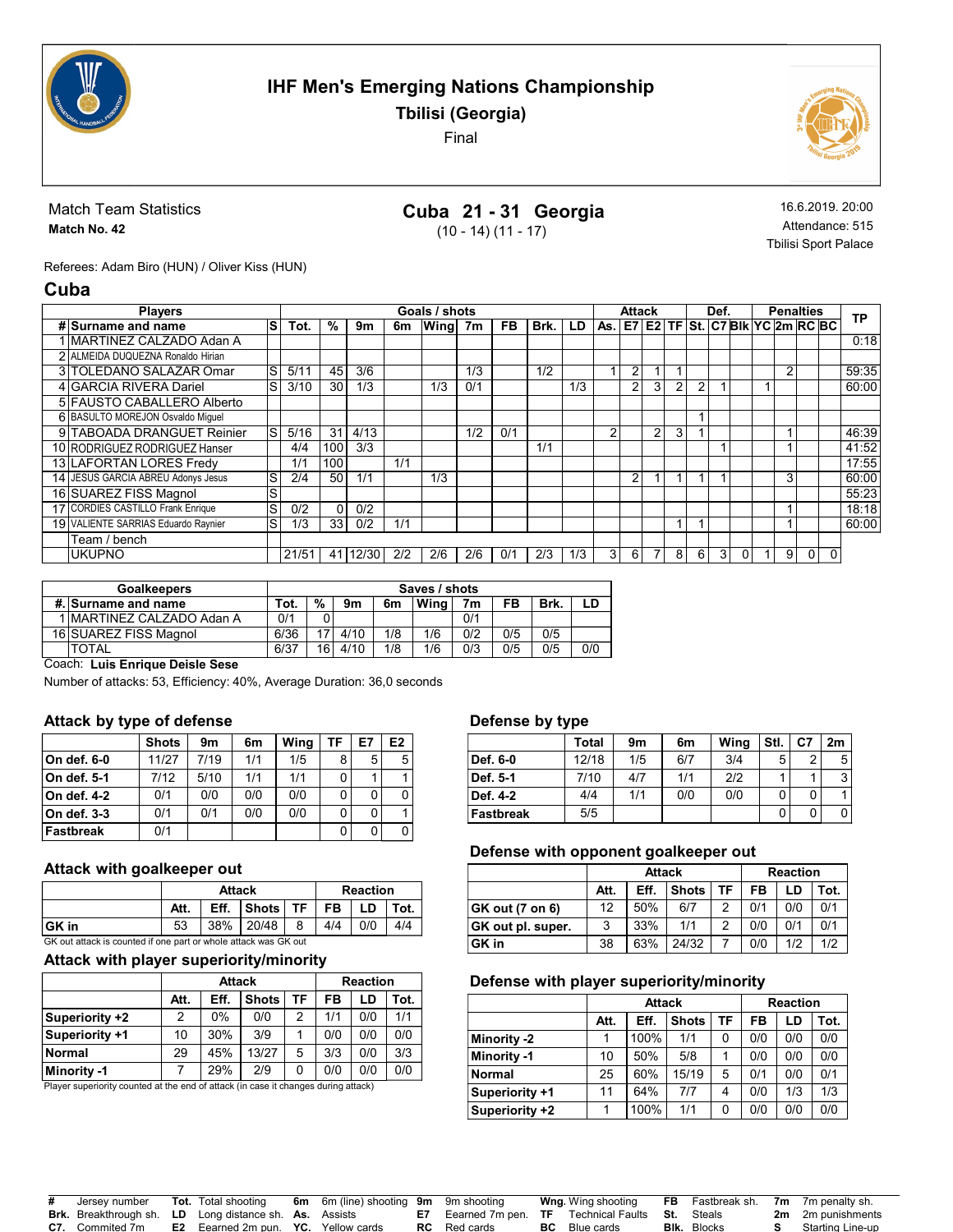

Tbilisi (Georgia)

Final



Match Team Statistics Match No. 42

# Cuba 21 - 31 Georgia

(10 - 14) (11 - 17)

16.6.2019. 20:00 Attendance: 515 Tbilisi Sport Palace

Referees: Adam Biro (HUN) / Oliver Kiss (HUN)

# Shot distribution by player

| 2 R. Almeida Duguezna | 3 O. Toledano Salazar |     |     | 4 D. Garcia Rivera |     |  | 5 A. Fausto Caballero |  |  | 6 O. Basulto Moreion |  |  |  | 9 R. Taboada Dranguet |                        |     |
|-----------------------|-----------------------|-----|-----|--------------------|-----|--|-----------------------|--|--|----------------------|--|--|--|-----------------------|------------------------|-----|
|                       | 0/1                   | 2/2 |     |                    |     |  |                       |  |  |                      |  |  |  | 1/2                   |                        | 2/2 |
|                       | 3/4                   |     | 0/2 | 1/1                | 0/1 |  |                       |  |  |                      |  |  |  |                       |                        | 0/2 |
|                       | 0/1                   |     |     | 0/3                | 111 |  |                       |  |  |                      |  |  |  |                       | 0/2                    | 0'  |
|                       | l post                |     |     | post 2 miss.       |     |  |                       |  |  |                      |  |  |  |                       | 2 post 2 miss. 1 block |     |

|   | ロリン |
|---|-----|
| w | 1 H |

| 10 H. Rodriguez<br>Rodriguez |  |  |  |  |  |  |  |  |  |
|------------------------------|--|--|--|--|--|--|--|--|--|
|                              |  |  |  |  |  |  |  |  |  |
| 2/2                          |  |  |  |  |  |  |  |  |  |
| 212                          |  |  |  |  |  |  |  |  |  |

13 F. Lafortan Lores

1/1 Abreu 1/1 0/1 1/1

| Abreu    | 14 A. Jesus Garcia |  |
|----------|--------------------|--|
| I<br>1/1 |                    |  |

| 17 F. Cordies Castillo |  |     | 19 E. Valiente Sarria |    |
|------------------------|--|-----|-----------------------|----|
|                        |  |     |                       |    |
|                        |  |     |                       | ľ. |
| 0/1                    |  | 1/1 |                       |    |
|                        |  |     |                       |    |

| ımas | TOTAL |                        |     |
|------|-------|------------------------|-----|
|      | 2/4   | 2/2                    | 2/2 |
| 0/2  | 7/9   | 2/2                    | 0/7 |
|      | 4/5   | 0/6                    | 2/3 |
|      |       | 5 post 4 miss. 2 block |     |

# Saves distribution goalkeepers

1 post

| 1 A. Martinez |     |  |      | 16 M. Suarez Fiss |     | <b>TOTAL</b> |     |     |  |  |
|---------------|-----|--|------|-------------------|-----|--------------|-----|-----|--|--|
| Calzado       |     |  | 0/5  | 4/4               | 1/2 | 0/5          | 4/4 | 1/2 |  |  |
|               |     |  | 0/3  |                   | 1/3 | 0/3          |     | 1/3 |  |  |
|               |     |  | 0/12 | 0/3               | 0/3 | 0/12         | 0/3 | 0/4 |  |  |
|               | 0/1 |  |      |                   |     |              |     |     |  |  |

# Shots by position



### Shooting statistics

| <b>Position</b>     | Goals | Sav. | Miss. | Post | Blk. | <b>Total</b> | %   |
|---------------------|-------|------|-------|------|------|--------------|-----|
| Back (9m)           | 12    | 12   | 3     |      | 2    | 30           | 40  |
| Line (6m)           | 2     | 0    | 0     |      |      | 2            | 100 |
| Wing                | 2     | 3    | 0     |      |      | 6            | 33  |
| 7m penalties        | 2     | 3    | 0     |      |      | 6            | 33  |
| <b>Fastbreak</b>    | 0     |      | 0     | ŋ    |      |              | 0   |
| <b>Breakthrough</b> | 2     | 0    | 0     |      |      | 3            | 67  |
| <b>Total</b>        | 20    | 19   | 3     |      | 2    | 48           | 42  |

| # | Jersev number                                                 | <b>Tot.</b> Total shooting                        | <b>6m</b> 6m (line) shooting <b>9m</b> 9m shooting |                                                                        | <b>Wng</b> . Wing shooting |                    | <b>FB</b> Fastbreak sh. <b>7m</b> 7m penalty sh. |
|---|---------------------------------------------------------------|---------------------------------------------------|----------------------------------------------------|------------------------------------------------------------------------|----------------------------|--------------------|--------------------------------------------------|
|   | <b>Brk.</b> Breakthrough sh. LD Long distance sh. As. Assists |                                                   |                                                    | <b>E7</b> Eearned 7m pen. <b>TF</b> Technical Faults <b>St.</b> Steals |                            |                    | <b>2m</b> 2m punishments                         |
|   | <b>C7.</b> Commited 7m                                        | <b>E2</b> Eearned 2m pun. <b>YC.</b> Yellow cards |                                                    | <b>RC</b> Red cards                                                    | <b>BC</b> Blue cards       | <b>BIK.</b> Blocks | Starting Line-up                                 |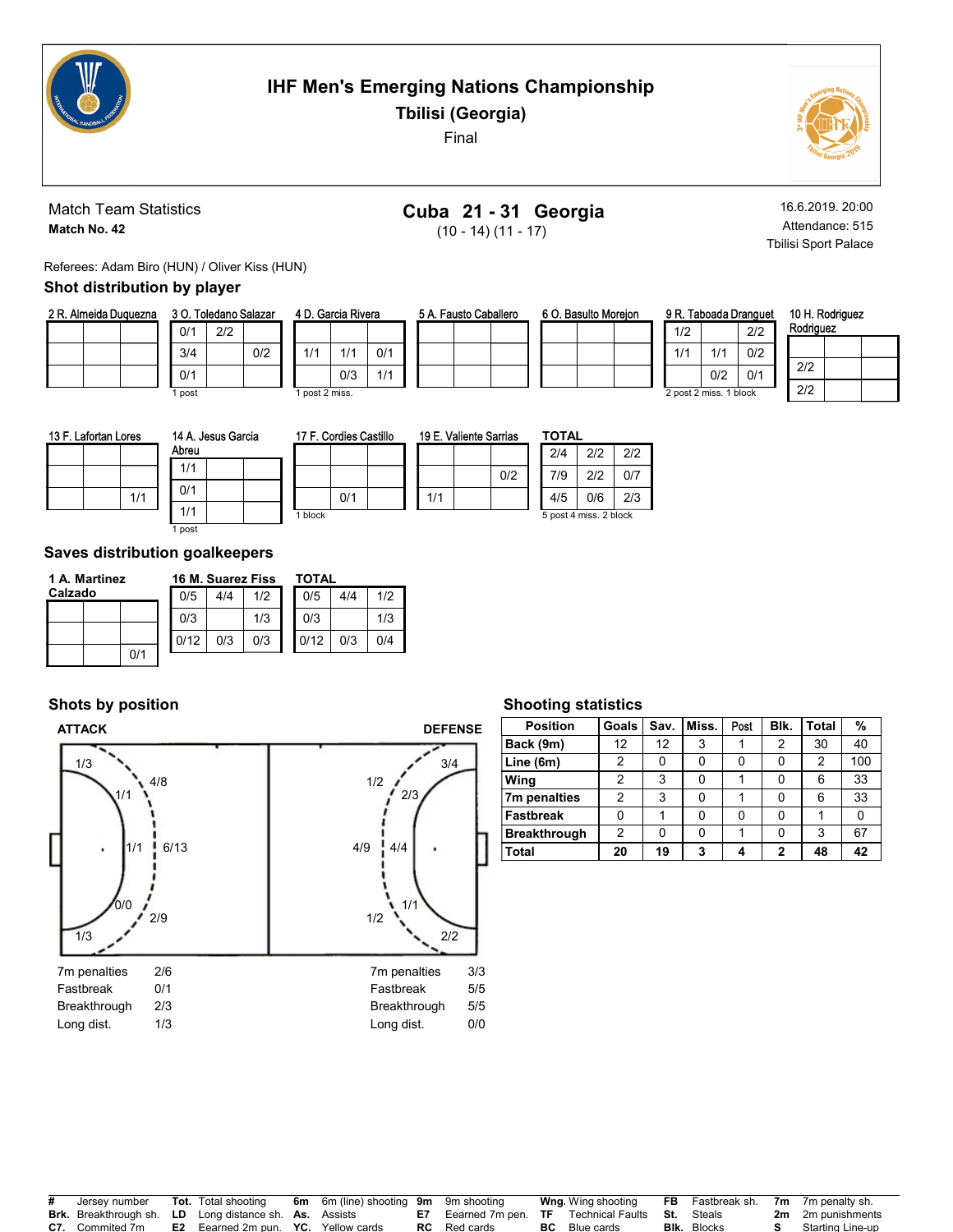

Tbilisi (Georgia)

Final



Match Team Statistics Match No. 42

# Cuba 21 - 31 Georgia

(10 - 14) (11 - 17)

16.6.2019. 20:00 Attendance: 515 Tbilisi Sport Palace

Referees: Adam Biro (HUN) / Oliver Kiss (HUN)

# Georgia

| <b>Players</b>                 |       |     |      |     | Goals / shots |     |           |      |     |                 | <b>Attack</b>  |   |                |                | Def.           |   |                | <b>Penalties</b>                    |              | <b>TP</b> |
|--------------------------------|-------|-----|------|-----|---------------|-----|-----------|------|-----|-----------------|----------------|---|----------------|----------------|----------------|---|----------------|-------------------------------------|--------------|-----------|
| ls<br># Surname and name       | Tot.  | %   | 9m   | 6m  | Wing          | 7m  | <b>FB</b> | Brk. | LD  |                 |                |   |                |                |                |   |                | As. E7 E2 TF St. C7 Blk YC 2m RC BC |              |           |
| 2 IIMNADZE Jemal               |       |     |      |     |               |     |           |      |     |                 |                |   |                |                |                |   |                |                                     |              | 3:46      |
| 5 KALANDADZE Nikoloz           | 1/1   | 100 | 1/1  |     |               |     |           |      |     | $\mathfrak{p}$  |                | 2 |                |                |                |   |                |                                     |              | 11:13     |
| 7 RUSTAMOV Khazein<br>S        | 6/7   | 86  |      |     | 3/4           |     | 2/2       | 1/1  |     |                 |                |   |                |                |                |   |                |                                     |              | 55:44     |
| 8 CHIKOVANI Irakli<br>S        | 3/4   | 75  | 2/3  |     |               |     |           | 1/1  |     |                 |                |   | $\overline{2}$ |                |                |   |                |                                     |              | 54:37     |
| 9 MIKAVA Giorgi                |       |     |      |     |               |     |           |      |     |                 |                |   |                |                |                |   |                |                                     |              | 4:09      |
| 10 KBILASHVILI Irakli          | 1/2   | 50  | 1/2  |     |               |     |           |      |     | 4               |                | 2 | $\overline{2}$ |                | $\overline{2}$ |   |                |                                     |              | 41:03     |
| lS<br>11 TSKHOVREBADZE Giorgi  | 8/11  | 73  | 2/5  | 1/1 |               | 3/3 | 1/1       | 1/1  |     |                 |                | 2 | 3              |                |                |   |                |                                     |              | 56:59     |
| 12 TSINTSADZE Zurab            |       |     |      |     |               |     |           |      |     |                 |                |   |                |                |                |   |                |                                     |              | 3:58      |
| 14 ORJONIKIDZE Teimuraz<br>S   | 1/3   | 33  | 0/2  |     |               |     |           | 1/1  |     | 4               |                |   |                |                |                |   |                |                                     |              | 43:47     |
| 19 MERKVILADZE Giorgi          |       |     |      |     |               |     |           |      |     |                 |                |   |                |                |                |   |                |                                     |              | 3:01      |
| 20 ARSENASHVILI Erekle<br>S    | 6/7   | 86  |      | 6/7 |               |     |           |      |     |                 |                |   |                |                |                |   |                |                                     |              | 29:59     |
| S<br>22 TEVZADZE Shota         |       |     |      |     |               |     |           |      |     |                 |                |   |                |                |                |   |                |                                     |              | 51:20     |
| 24 GOGOLADZE Irakli<br>S       | 2/2   | 100 |      |     |               |     | 2/2       |      |     |                 |                |   | 2              |                |                |   |                |                                     |              | 25:57     |
| 31 DIKHAMINJIA Giorgi Arvelodi | 3/3   | 100 |      |     | 2/2           |     |           | 1/1  |     |                 |                |   |                |                |                |   | $\overline{2}$ |                                     |              | 34:27     |
| Team / bench                   |       |     |      |     |               |     |           |      |     |                 |                |   |                |                |                |   |                |                                     |              |           |
| <b>UKUPNO</b>                  | 31/40 | 78  | 6/13 | 7/8 | 5/6           | 3/3 | 5/5       | 5/5  | 0/0 | 18 <sub>1</sub> | $\overline{3}$ | 9 | 11             | $\overline{2}$ | 6              | 2 | 7              | $\overline{0}$                      | $\mathbf{0}$ |           |

|     | <b>Goalkeepers</b>    | Saves / shots |          |       |     |      |     |     |      |     |
|-----|-----------------------|---------------|----------|-------|-----|------|-----|-----|------|-----|
|     | #. Surname and name   | Tot.          | %        | 9m    | 6m  | Wina | 7m  | FB  | Brk. |     |
|     | 12 TSINTSADZE Zurab   | 1/3           | วว<br>ບບ | 1/2   |     |      | 0/1 |     |      |     |
| 221 | <b>TEVZADZE Shota</b> | 18/36         | 50 I     | 11/22 | 0/2 | 3/5  | 3/4 |     | 0/2  |     |
|     | <b>TOTAL</b>          | 19/39         | 49 l     | 12/24 | 0/2 | 3/5  | 3/5 | 1/1 | 0/2  | 0/0 |

Coach: Nikola Maksimovic

Number of attacks: 53, Efficiency: 58%, Average Duration: 31,4 seconds

# Attack by type of defense

|              | <b>Shots</b> | 9m  | 6m  | Wing | TF | E7 | E <sub>2</sub> |
|--------------|--------------|-----|-----|------|----|----|----------------|
| ∣On def. 6-0 | 12/18        | 1/5 | 6/7 | 3/4  | 6  | 2  | 5              |
| On def. 5-1  | 7/10         | 4/7 | 1/1 | 212  | 4  |    | 3              |
| On def. 4-2  | 4/4          | 1/1 | 0/0 | 0/0  |    | 0  |                |
| Fastbreak    | 5/5          |     |     |      | 0  | 0  |                |

### Attack with goalkeeper out

|                                                                 |      | <b>Attack</b> |              |    | <b>Reaction</b> |      |     |  |  |  |
|-----------------------------------------------------------------|------|---------------|--------------|----|-----------------|------|-----|--|--|--|
|                                                                 | Att. | Eff.          | <b>Shots</b> | FB | LD              | Tot. |     |  |  |  |
| <b>GK out (7 on 6)</b>                                          | 12   | 50%           | 6/7          | 2  | 0/1             | 0/0  | 0/1 |  |  |  |
| <b>GK</b> out pl. minority                                      | 3    | 33%           | 1/1          | 2  | 0/0             | 0/1  | 0/1 |  |  |  |
| <b>GK</b> in                                                    | 38   | 63%           | 24/32        |    | 0/0             | 1/2  | 1/2 |  |  |  |
| GK out attack is counted if one part or whole attack was GK out |      |               |              |    |                 |      |     |  |  |  |

### Attack with player superiority/minority

|                    |      | <b>Attack</b> |              | <b>Reaction</b> |           |     |      |  |
|--------------------|------|---------------|--------------|-----------------|-----------|-----|------|--|
|                    | Att. | Eff.          | <b>Shots</b> | TF              | <b>FB</b> | LD  | Tot. |  |
| Superiority +2     |      | 100%          | 1/1          | 0               | 0/0       | 0/0 | 0/0  |  |
| Superiority +1     | 10   | 50%           | 5/8          |                 | 0/0       | 0/0 | 0/0  |  |
| <b>Normal</b>      | 25   | 60%           | 15/19        | 5               | 0/1       | 0/0 | 0/1  |  |
| <b>Minority -1</b> | 11   | 64%           | 7/7          | 4               | 0/0       | 1/3 | 1/3  |  |
| Minority -2        |      | 100%          | 1/1          | 0               | 0/0       | 0/0 | 0/0  |  |

Player superiority counted at the end of attack (in case it changes during attack)

# Defense by type

|                  | Total | 9m   | 6m  | Wing | Stl. | C7 | 2m |
|------------------|-------|------|-----|------|------|----|----|
| Def. 6-0         | 11/27 | 7/19 | 1/1 | 1/5  |      | 5  | 5  |
| Def. 5-1         | 7/12  | 5/10 | 1/1 | 1/1  |      |    |    |
| Def. 4-2         | 0/1   | 0/0  | 0/0 | 0/0  | 0    | 0  | 0  |
| Def. 3-3         | 0/1   | 0/1  | 0/0 | 0/0  | 0    | 0  |    |
| <b>Fastbreak</b> | 0/1   |      |     |      | 0    | 0  | 0  |

### Defense with opponent goalkeeper out

|        |      | <b>Attack</b> | <b>Reaction</b>      |   |     |     |      |
|--------|------|---------------|----------------------|---|-----|-----|------|
|        | Att. |               | $Eff.$ Shots $TF$ FB |   |     | LD  | Tot. |
| ∣GK in | 53   |               | 38% 20/48            | 8 | 4/4 | 0/0 | 4/4  |

## Defense with player superiority/minority

|                |      | <b>Attack</b> |              |    | <b>Reaction</b> |     |      |  |  |
|----------------|------|---------------|--------------|----|-----------------|-----|------|--|--|
|                | Att. | Eff.          | <b>Shots</b> | TF | FB              | LD  | Tot. |  |  |
| Minority -2    | 2    | $0\%$         | 0/0          | 2  | 1/1             | 0/0 | 1/1  |  |  |
| Minority -1    | 10   | 30%           | 3/9          |    | 0/0             | 0/0 | 0/0  |  |  |
| Normal         | 29   | 45%           | 13/27        | 5  | 3/3             | 0/0 | 3/3  |  |  |
| Superiority +1 |      | 29%           | 2/9          |    | 0/0             | 0/0 | 0/0  |  |  |

| Jersey number                                                               | <b>Tot.</b> Total shooting                        | <b>6m</b> 6m (line) shooting 9m 9m shooting |                                                |    | <b>Wng</b> Wing shooting |                    | <b>FB</b> Fastbreak sh. 7m 7m penalty sh. |
|-----------------------------------------------------------------------------|---------------------------------------------------|---------------------------------------------|------------------------------------------------|----|--------------------------|--------------------|-------------------------------------------|
| <b>Brk.</b> Breakthrough sh. <b>LD</b> Long distance sh. <b>As.</b> Assists |                                                   |                                             | Eearned 7m pen. TF Technical Faults St. Steals |    |                          |                    | <b>2m</b> 2m punishments                  |
| <b>C7.</b> Commited 7m                                                      | <b>E2</b> Eearned 2m pun. <b>YC.</b> Yellow cards |                                             | <b>RC</b> Red cards                            | ВC | Blue cards               | <b>BIK.</b> Blocks | Starting Line-up                          |